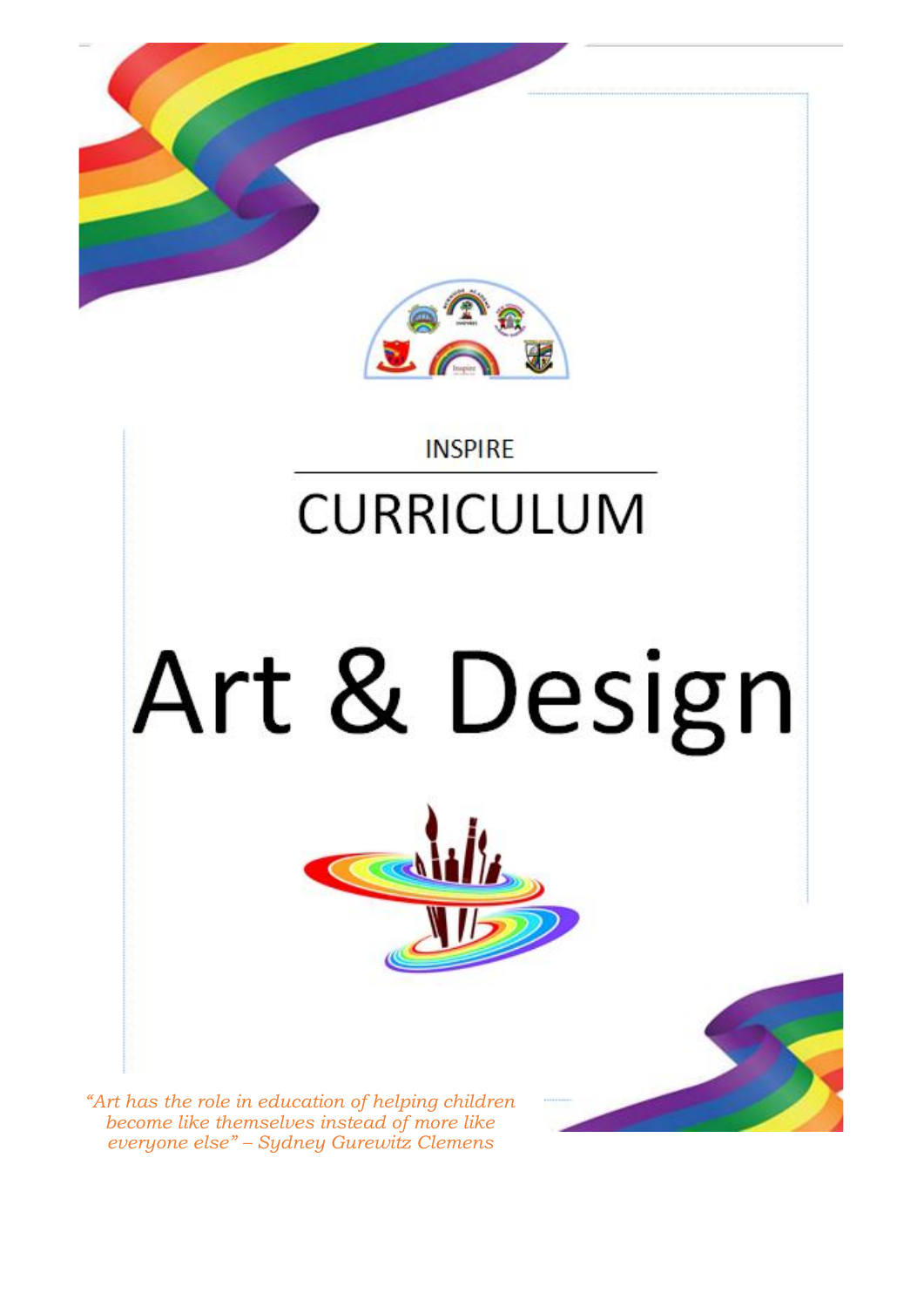## Art & Design

#### **Intent**

The National Curriculum for Art and Design aims to engage, inspire, and challenge pupils. It aims to equip children with the knowledge and skills needed to experiment with and create their own works of art and design. During their time at our school, each child will have the opportunity to design, practise and develop their skills and artworks. This will evidence a progression of techniques throughout the school years.

Art and Design is an importance part of our curriculum and it is our aim to engage and inspire all children through creative planning opportunities. We believe that Art and Design encourages children to develop their creativity, nurture their imagination and provides children with a variety of ways to express their thoughts, feelings and emotions.

We aim to give all children the confidence to express themselves through a range of chosen mediums. Our children are given the opportunities to experiment with a range of different materials, to use drawing, painting and sculpting techniques to bring their ideas to life, and to practise art and design techniques when using colour, pattern, texture, line, shape, form and space. As the children progress they will be encouraged to progress their skills through experimentation and developing their control and finesse.

We want our children to know how Art & Design has contributed to our culture and understanding of our history and the world. Our children will focus on a variety of key artists and artisans and they will begin to understand the development of their particular art forms. The children will have opportunities to take inspiration from these key artists and create their own artworks in their particular styles.

#### Breadth of Study

The following is the breadth of study that our pupils will cover from Year One through to Year Six. All statutory requirements taken from the National Curriculum are included, and some of the content has been supported by the Chris Quigley Essentials Curriculum.

| Key Stage 1                                                                                                                                                                                                                                  | Key Stage 2                                                                                                                                                                                                                                                                                                                                                                                  |
|----------------------------------------------------------------------------------------------------------------------------------------------------------------------------------------------------------------------------------------------|----------------------------------------------------------------------------------------------------------------------------------------------------------------------------------------------------------------------------------------------------------------------------------------------------------------------------------------------------------------------------------------------|
| Use experiences and ideas as the<br>inspiration for artwork<br>Share ideas using drawing, painting and<br>$\bullet$<br>sculpture<br>Explore a variety of techniques<br>Learn about the work of a range of artists,<br>artisans and designers | Use experiences, other subjects across the<br>$\bullet$<br>curriculum and ideas as inspiration for artwork<br>Develop and share ideas in a sketchbook and in<br>$\bullet$<br>finished products<br>Develop and share ideas in a sketchbook and in<br>$\bullet$<br>finished products<br>Improve mastery of techniques<br>Learn about the great artists, architects and<br>designers in history |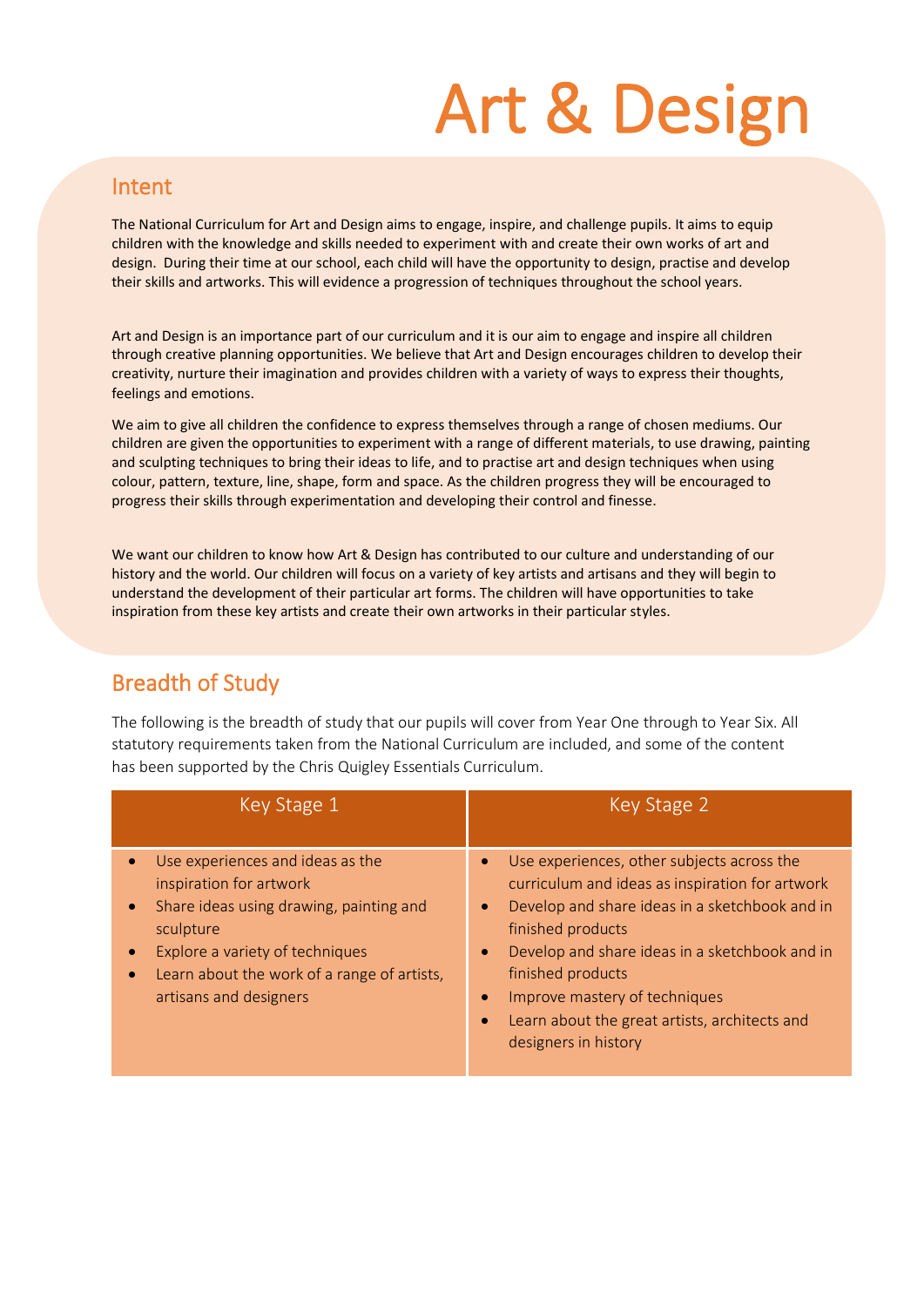## Art & Design

#### Whole School Coverage

The following grid shows the coverage of Art units across the Primary age range at our school. Each unit has been carefully and progressively planned to build upon pupil's Art knowledge. Within each unit, pupils will learn knowledge about different categories and these will be linked to key art & design concepts.

|        | <b>Autumn Term</b>        | <b>Spring Term</b>             | <b>Summer Term</b>                  |
|--------|---------------------------|--------------------------------|-------------------------------------|
| Year 1 | Portraits                 | In the Jungle                  | The Beauty of Flowers               |
| Year 2 | In the Dark of the Night  | Love for Landscapes            | Scenes of the Sea                   |
| Year 3 | The Renaissance           | All Work and No Play           | Abstract Art                        |
| Year 4 | Animals                   | Symbolism                      | <b>Family Life</b>                  |
| Year 5 | Surrealism                | The Explosion of Pop Art       | <b>Cultural Tradition &amp; Art</b> |
| Year 6 | <b>Capturing Conflict</b> | <b>Exploring Expressionism</b> | Art & Fashion                       |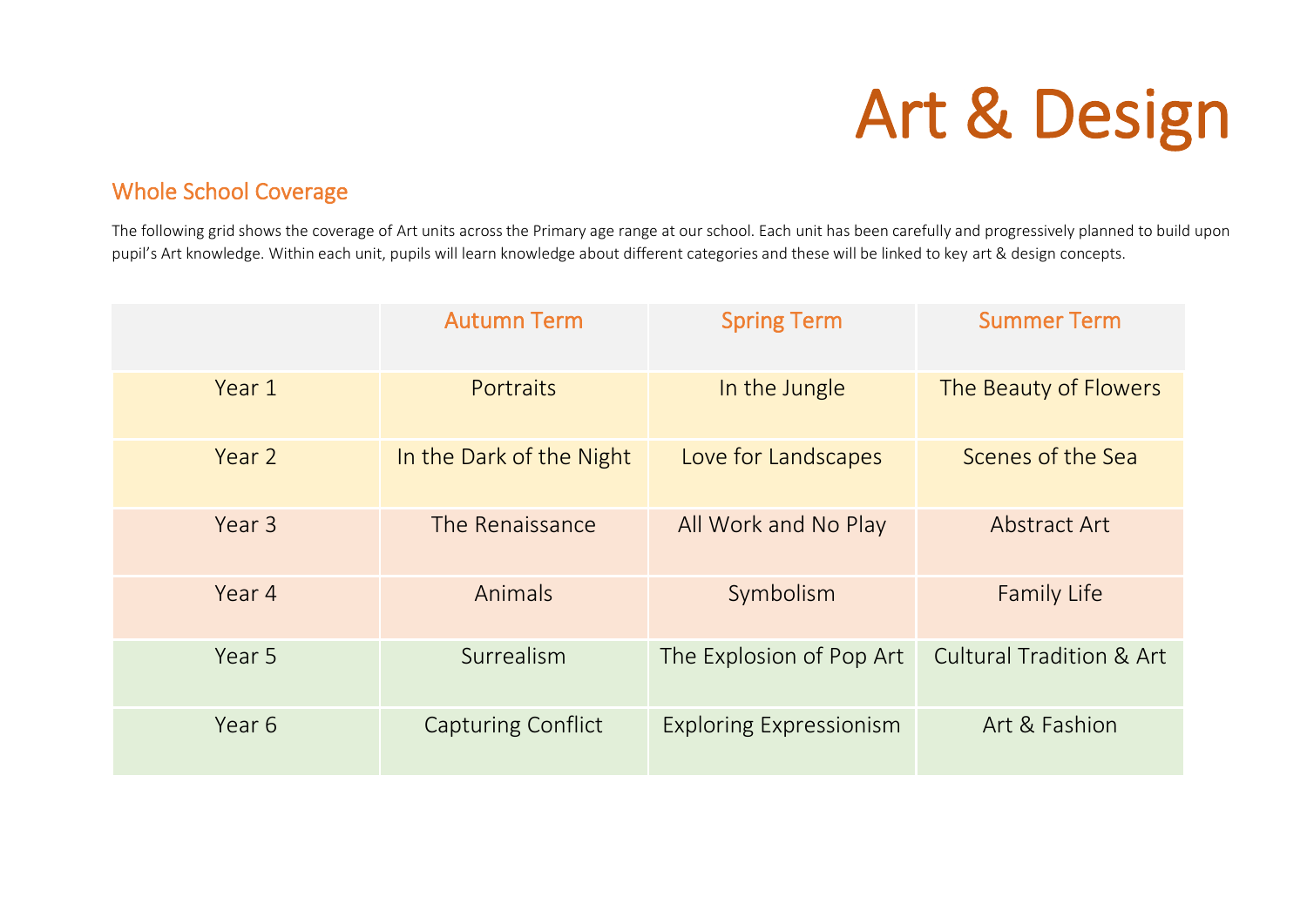

### **Knowledge Category Coverage and Contract Contract Contract Contract Contract Contract Contract Contract Contract Contract Contract Contract Contract Contract Contract Contract Contract Contract Contract Contract Contract**

| Inspire                                  | KS1                     |           |               |                                 |                             | LKS2                   |                      |                        |                       |                     |         | UKS2      |             |            |                         |                                           |                       |                            |               |
|------------------------------------------|-------------------------|-----------|---------------|---------------------------------|-----------------------------|------------------------|----------------------|------------------------|-----------------------|---------------------|---------|-----------|-------------|------------|-------------------------|-------------------------------------------|-----------------------|----------------------------|---------------|
|                                          |                         | Year 1    |               | Year 2                          |                             | Year 3                 |                      | Year 4                 |                       |                     | Year 5  |           |             | Year 6     |                         |                                           |                       |                            |               |
|                                          |                         | Portraits | In the Jungle | The Beauty of<br><b>Flowers</b> | In the Dark of<br>the Night | Landscapes<br>Love for | Scenes of the<br>Sea | <b>The Renaissance</b> | All Work & No<br>Play | <b>Abstract Art</b> | Animals | Symbolism | Family Life | Surrealism | Explosion of<br>Pop Art | Art<br><b>Tradition &amp;</b><br>Cultural | Capturing<br>Conflict | Expressionism<br>Exploring | Art & Fashion |
| Art & Design                             | Knowledge               |           |               |                                 |                             |                        |                      |                        |                       |                     |         |           |             |            | The                     |                                           |                       |                            |               |
| Concepts/skills                          | <b>Categories</b>       |           |               |                                 |                             |                        |                      |                        |                       |                     |         |           |             |            |                         |                                           |                       |                            |               |
| Develop Ideas                            | Emotions                |           |               |                                 |                             |                        |                      |                        |                       |                     |         |           |             |            |                         |                                           |                       |                            |               |
|                                          | Process                 |           |               |                                 |                             |                        |                      |                        |                       |                     |         |           |             |            |                         |                                           |                       |                            |               |
|                                          | Visual<br>Language      |           |               |                                 |                             |                        |                      |                        |                       |                     |         |           |             |            |                         |                                           |                       |                            |               |
| <b>Master Practical</b><br><b>Skills</b> | Effects                 |           |               |                                 |                             |                        |                      |                        |                       |                     |         |           |             |            |                         |                                           |                       |                            |               |
|                                          | Techniques              |           |               |                                 |                             |                        |                      |                        |                       |                     |         |           |             |            |                         |                                           |                       |                            |               |
|                                          | Colour<br>Theory        |           |               |                                 |                             |                        |                      |                        |                       |                     |         |           |             |            |                         |                                           |                       |                            |               |
|                                          | Media &<br>Materials    |           |               |                                 |                             |                        |                      |                        |                       |                     |         |           |             |            |                         |                                           |                       |                            |               |
| Take Inspiration                         | Artists and<br>Artisans |           |               |                                 |                             |                        |                      |                        |                       |                     |         |           |             |            |                         |                                           |                       |                            |               |
|                                          | Styles &<br>Periods     |           |               |                                 |                             |                        |                      |                        |                       |                     |         |           |             |            |                         |                                           |                       |                            |               |